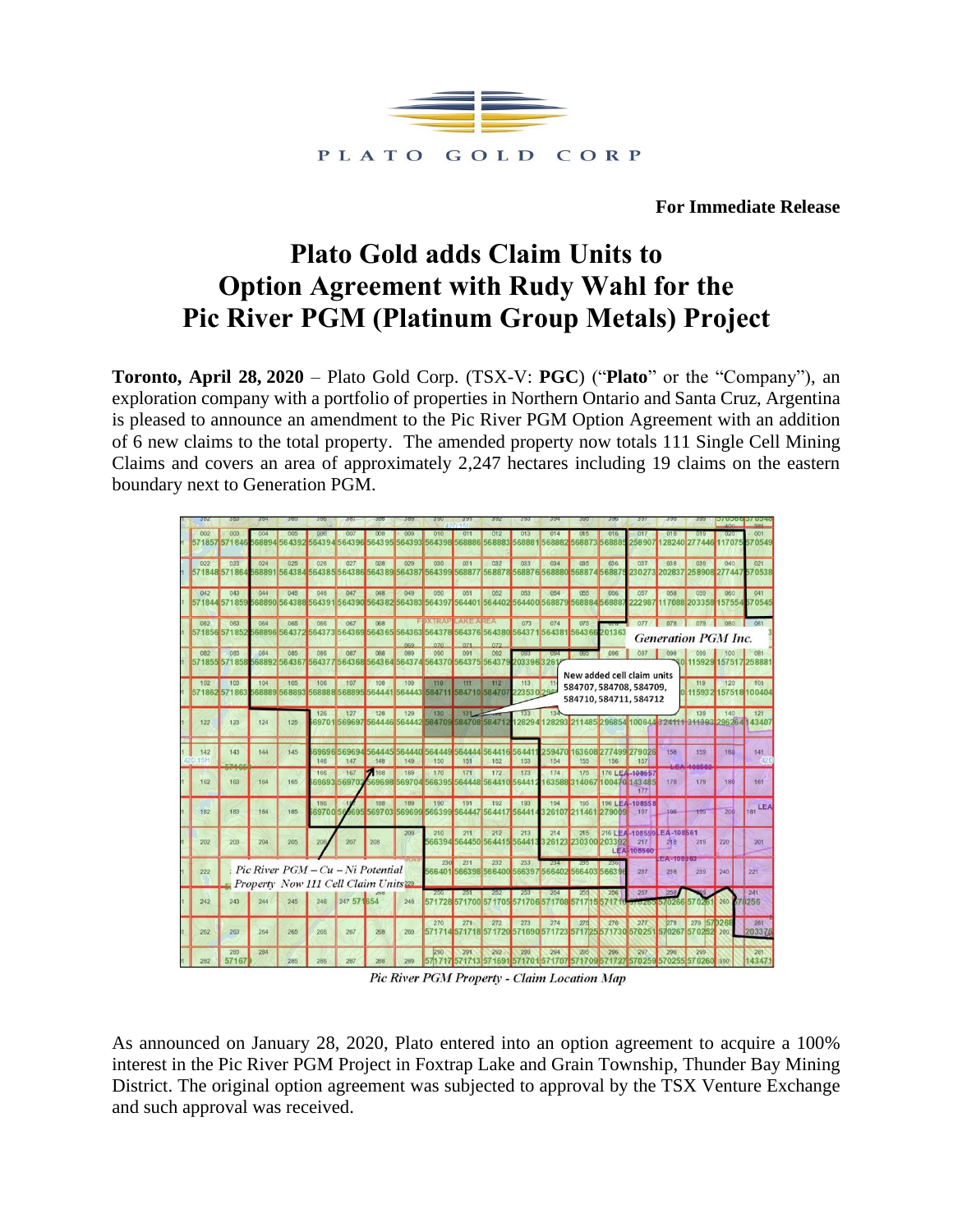"*I am very pleased about the acquisition of these claims to our Pic River PGM Project, which is contiguous to the western boundary of Generation Mining's platinum/palladium project*," said **Anthony J. Cohen, President & CEO** of Plato Gold Corp. "*There are interesting ground magnetic survey results on these newest additional claims which are on strike with the Sally deposit on Generation Mining's land package*," added Cohen.

# **About the Pic River PGM Project**

As disclosed in the press release of January 28, 2020, mapping by Walker et al (1993) indicates the favourable layered gabbro series (the basal portion of the Coldwell Complex) of rocks that host the PGE-Cu-Ni mineralized zone of Generation Mining Inc.'s Sally, Willie, Skipper, Four Dams zones and the Marathon Deposit trend onto the Pic River PGM-Cu-Ni property (Figure 2). Previous ground magnetic surveys indicate magnetic highs that may correspond to the higher magnetic zones within the gabbroic rocks (Figure 3).

According to Generation Mining's webpage, the Marathon deposit is "one of" the largest undeveloped platinum group metal mineral resources in North America hosting several PGM-Copper deposits, including the 7.1 million ounce palladium-equivalent Marathon Deposit. On January 6, 2020, Generation Mining Limited released a preliminary economic assessment (PEA) giving Marathon an after-tax net present value (NPV) of \$871 million (Press Release Generation Mining January 6, 2020).

Mineralization hosted on the Marathon property is not necessarily indicative or representative of mineralization hosted on the Company's property.

The Generation Mining Inc.'s Sally Area 41 zone is indicated to be on strike to the Pic River PGM-Cu-Ni property. This PGM-Cu-Ni drill defined mineralized zone is located on the northern margin of the East Gabbro and is comprised of four mineralized zones.

Exploration by Plato will focus on defining the gabbroic units on the Pic River PGM-Cu-Ni property and determining the PGM-Cu-Ni mineralization.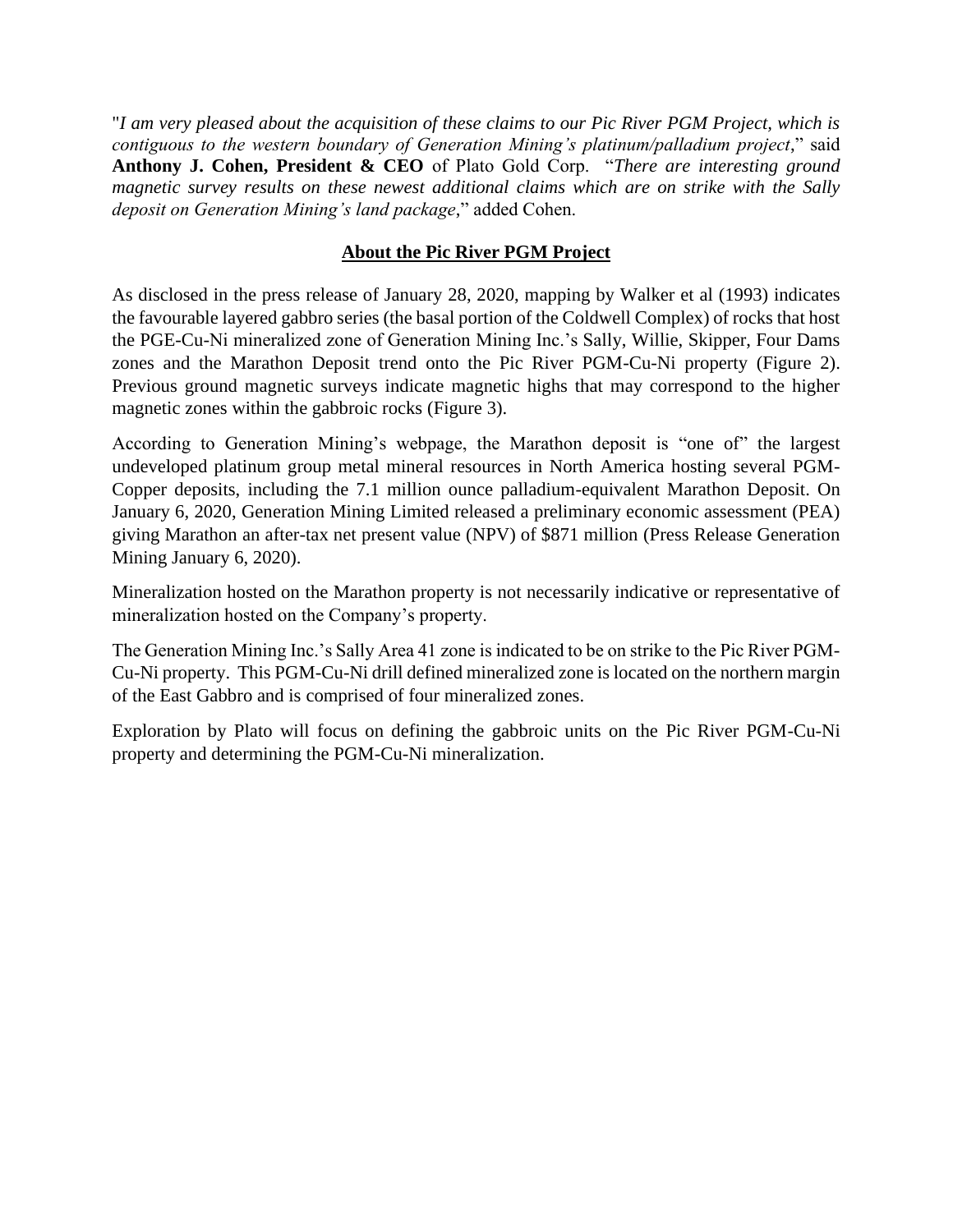| 383           | 384           | 385                                                                             | 386                  | 387                                                          | 388                | 389                                       | 390                  | 391                    | 392                 | 393           | 394                                                                     | 395               | 396                                           | 397                                    | 398                             | 399                         |                      | 570566 570548 57          |  |
|---------------|---------------|---------------------------------------------------------------------------------|----------------------|--------------------------------------------------------------|--------------------|-------------------------------------------|----------------------|------------------------|---------------------|---------------|-------------------------------------------------------------------------|-------------------|-----------------------------------------------|----------------------------------------|---------------------------------|-----------------------------|----------------------|---------------------------|--|
| 003<br>571846 | 004<br>68894  | 005                                                                             | 006<br>564392 564394 | 007<br>56439                                                 | 008<br>64395       | 009<br>564393                             | 010<br>564398        | 011<br>568886          | 012<br>568883       | 013<br>568881 | 014<br>568882                                                           | 015<br>568873     | 016<br>56888                                  | 017<br>58907                           | 018<br>128240                   | 019<br>277446 11707         | 020                  | 001<br>5705495            |  |
| 023<br>57186  | 024<br>568891 | 025<br>564384                                                                   |                      |                                                              |                    |                                           |                      | 031<br>56887           |                     |               | Anomaly 34-35-36,<br><b>Ground Magnetic Survey</b>                      |                   | 036<br>56887                                  | 037<br>230273                          | 038<br>202837                   | 039                         | 040<br>258908 27744  | 021<br>5705385            |  |
| 043           | 044           | 045<br>571859568890 564388                                                      |                      |                                                              |                    |                                           |                      | $051 -$<br><b>EARE</b> |                     |               | <b>Total Field Contours</b><br>5644011564402b64400156887915688841568887 |                   | 056                                           | 057<br>22987                           | 058                             | 059<br>117088 2033 58 15755 | 060                  | 041<br>5705455            |  |
| 063<br>571852 | 064           | 065<br>568896 564372                                                            |                      |                                                              |                    |                                           |                      | 564376<br>071          | 56438056437<br>072  | 073           | 074<br>564381                                                           | 075<br>56436      | $U/\epsilon$                                  | 077<br>201363 294296                   | 078<br>172128                   | 079<br>201362 20281         | 080                  | 061<br>296263             |  |
| 083<br>571858 | 084           | 085<br>568892 5643 67                                                           |                      |                                                              |                    |                                           |                      | 091<br>56437           | 092<br>564379       | 093           | 094<br>203396 326124                                                    | 095               | 096<br>57579 115931                           | 097                                    | 098<br>100643 115930            | 099                         | 100<br>15929 15751   | 081<br>258881             |  |
| 103<br>57186  | 104<br>56888  | 105<br>568893 56888                                                             | 106                  | 107<br><b>ECOOOE F</b>                                       | 108<br>Anomaly 29, | 109                                       | 110<br><b>594711</b> |                        |                     | 113           | 114<br>23530 296853 157                                                 | 115               | 11 <sub>R</sub><br><b>Generation PGM Inc.</b> |                                        |                                 | 119                         | 120                  | 101<br>57518 100404 25    |  |
| 123           | 124           | 125                                                                             | 126<br>56970         | <b>Ground Magnetic Survey</b>                                |                    | <b>Total Field Contours</b>               |                      | 42 D.15H               | 709584708584712     | 133<br>28294  | 134<br>128293                                                           | 135<br>2          | 1485 296854 100644                            |                                        |                                 | 139                         | 140<br>311393 296264 | 121<br>43407              |  |
| 143<br>653    | 144           | 145                                                                             | 569696<br>146        | 569694<br>147                                                | 148                | 564445 564440<br>149                      | 150                  | 564449564444<br>151    | 564416 56441<br>152 | 153           | 5947<br>154                                                             | 63608<br>155      | 277499<br>156                                 | 279026<br>157                          | 158                             | 159<br><b>LEA</b> 408562    | 160                  | 141                       |  |
| 163           | 164           | 165                                                                             | 166<br>569693        | 167<br>56970/                                                | 168                | 169<br>569698 569704 566395 564448        | 170                  | 171                    | 172<br>- 6          | 173           | 174                                                                     | 175<br>6358831406 |                                               | 176 LEA-108557<br>100470 143485<br>177 | 178                             | 179                         | 180                  | 161                       |  |
| 183           | 184           | 185                                                                             | 186<br>569700        |                                                              | 188                | 189<br>569695 569703 569699 566399 564447 | 190                  | 191                    | <b>Chat parts</b>   |               | 194                                                                     | 195               | 326107 211461 279009                          | 196 LEA-108558<br>197                  | 198                             | 199                         | 200                  | <b>LEA-10</b><br>181      |  |
| 203           |               |                                                                                 |                      | Pic River PGM – Cu – Ni Potential                            |                    |                                           | 210<br>56639         | 211                    | 212                 | 213           | 214<br>564450 564415 564413 326123 230300 203392                        | 215               |                                               | 217<br>LEA-108560                      | 216 LEA-108559LEA-108561<br>218 | 219                         | 220                  | 201                       |  |
| 223<br>037    | 224           | Property 111 Cell Claim Units<br>226<br>227<br>228<br>225<br>229<br>Anomaly 38. |                      |                                                              |                    |                                           |                      | 231                    | 232                 | 233           | 234<br>566401566398566400566397566402566403566396                       | 235               | 236                                           | 237                                    | $-4 - 100 - 65$<br>238          | 239                         | 240                  | 221                       |  |
| 243           | 244           |                                                                                 |                      | <b>Ground Magnetic Survey</b><br><b>Total Field Contours</b> |                    |                                           | 250                  | 251                    | 252                 | 253           | 254<br>571728571700 571705 571706 571708 5717                           | 255               | 256                                           | 257                                    | 258                             | 570261 260                  |                      | 256<br>241 <sub>1.0</sub> |  |
| 263           | 264           |                                                                                 |                      |                                                              |                    |                                           | 270                  |                        |                     | 273           | 274                                                                     |                   |                                               |                                        |                                 | 279 57 9252                 |                      | 261                       |  |
|               |               |                                                                                 |                      |                                                              |                    |                                           |                      |                        |                     |               | <b>Ground Magnetic Survey Total Field Contours</b>                      |                   |                                               |                                        |                                 |                             |                      |                           |  |

# *Ground magnetic survey over the target area outlined potential PGM - Cu - Ni targets.*

Target sites:

29: Isolated oblong low anomaly of about 600 to 800 nT presenting a N-S general trend and a dimension of 150 x 250 m.

34-35-36: Anomaly 34, to the north, consists of an isolated circular zone of magnetic high of about 750 to 1 000 nT with a diameter of about 250 m. Anomaly 35, to the south-west, is defined by a cluster of more or less isolated peaks of 100 to 300 nT forming a pseudo-circular pattern of about 350 m in diameter, traversed by a NE-SW dyke.

Anomaly 36, to the east, consists of an isolated oblong zone of weak magnetic high of about 100 nT with a NW-SE orientation, located inside a much larger zone (400 x 600 m) of low magnetic crossed by a NW-SE dyke.

38 Anomaly: Large zone of magnetic high of about 1 000 to 2 000 nT presenting an oval shape with a N-S elongation. Located on the north flank of a large zone of very strong magnetic intensity.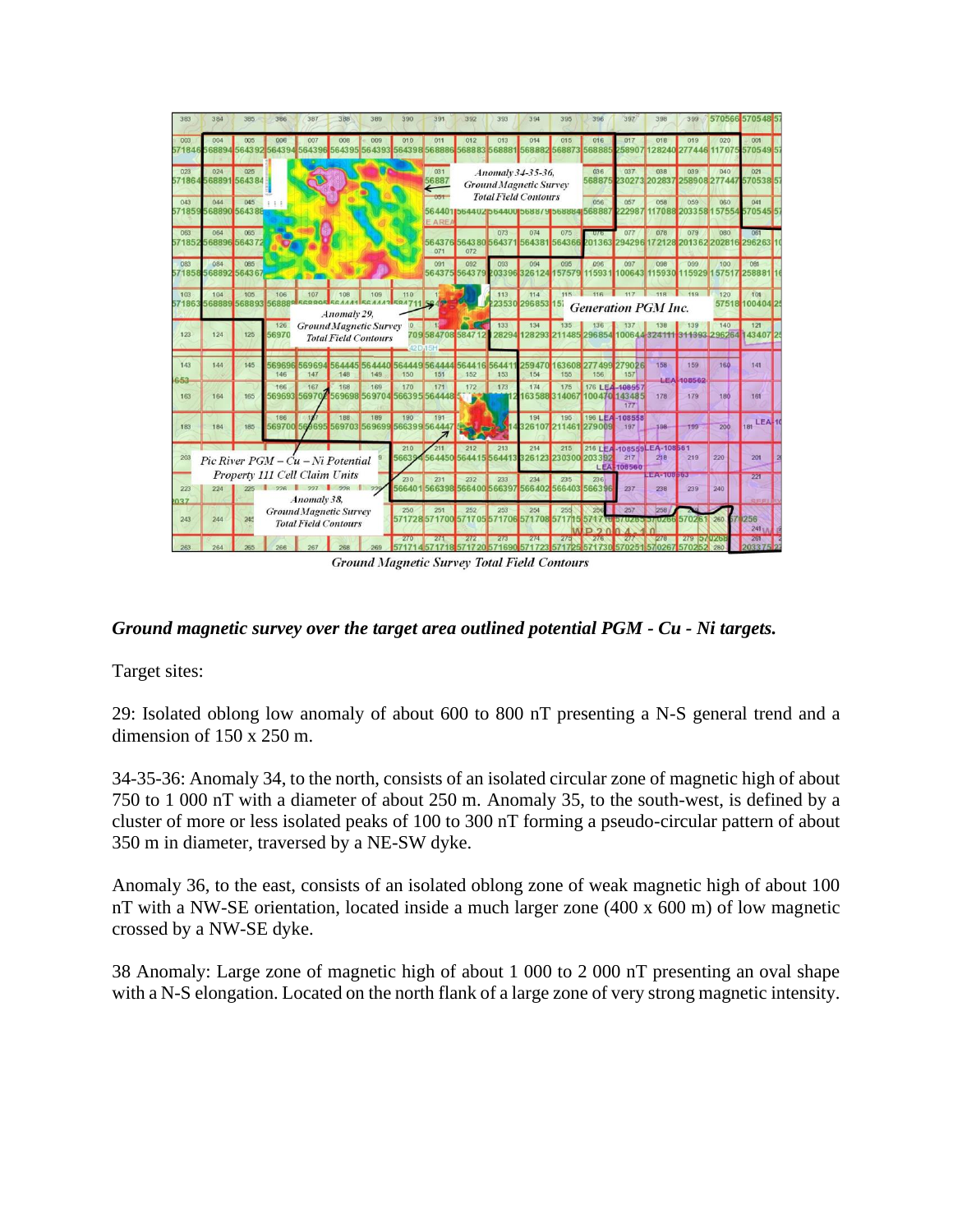

**Ground Magnetic Survey Total Vertical Gradient Contours** 

Mr. Garry Clark, P. Geo., of Clark Exploration Consulting, is the "Qualified Person" as defined in NI 43-101, who has reviewed and approved the technical content in this press release. Garry also is a Director of various junior listed companies including Canadian Palladium.

# **About Rudy Wahl**

Rudy Wahl has been prospecting in the Marathon – Hemlo – Terrace Bay area since 1989 and has optioned more than 30 properties to different mining companies. His discoveries represent a diverse range of commodities and deposit types, including gold, uranium, rare earth elements, diamonds and niobium. In 2012 the Northwestern Ontario Prospectors Association (NWOPA) presented him with its Lifetime Achievement Award. In 2015 three years later, he received NWOPA's Bernie Schneiders Discovery of the Year Award for his discovery of up to 1.63 % Nb2O5 and up to 20.6 % P2O5 on the Good Hope Niobium Property in 2014.

Rudy has contributed his time to the sector by organizing conferences, mentoring students, leading field trips, and fostering relationships with First Nations groups. He received an Honorary Doctorate Degree in Science from Lakehead University in Thunder Bay in 2017. A year later, he was elected to NWOPA's Board of Directors, and in 2019 was elected to Vice President.

Dr. Rudy Wahl was presented with the PDAC 2020 Bill Dennis Award at the Awards Gala Dinner at the Fairmont Royal York Hotel, during the annual PDAC Convention in Toronto on March 3, 2020.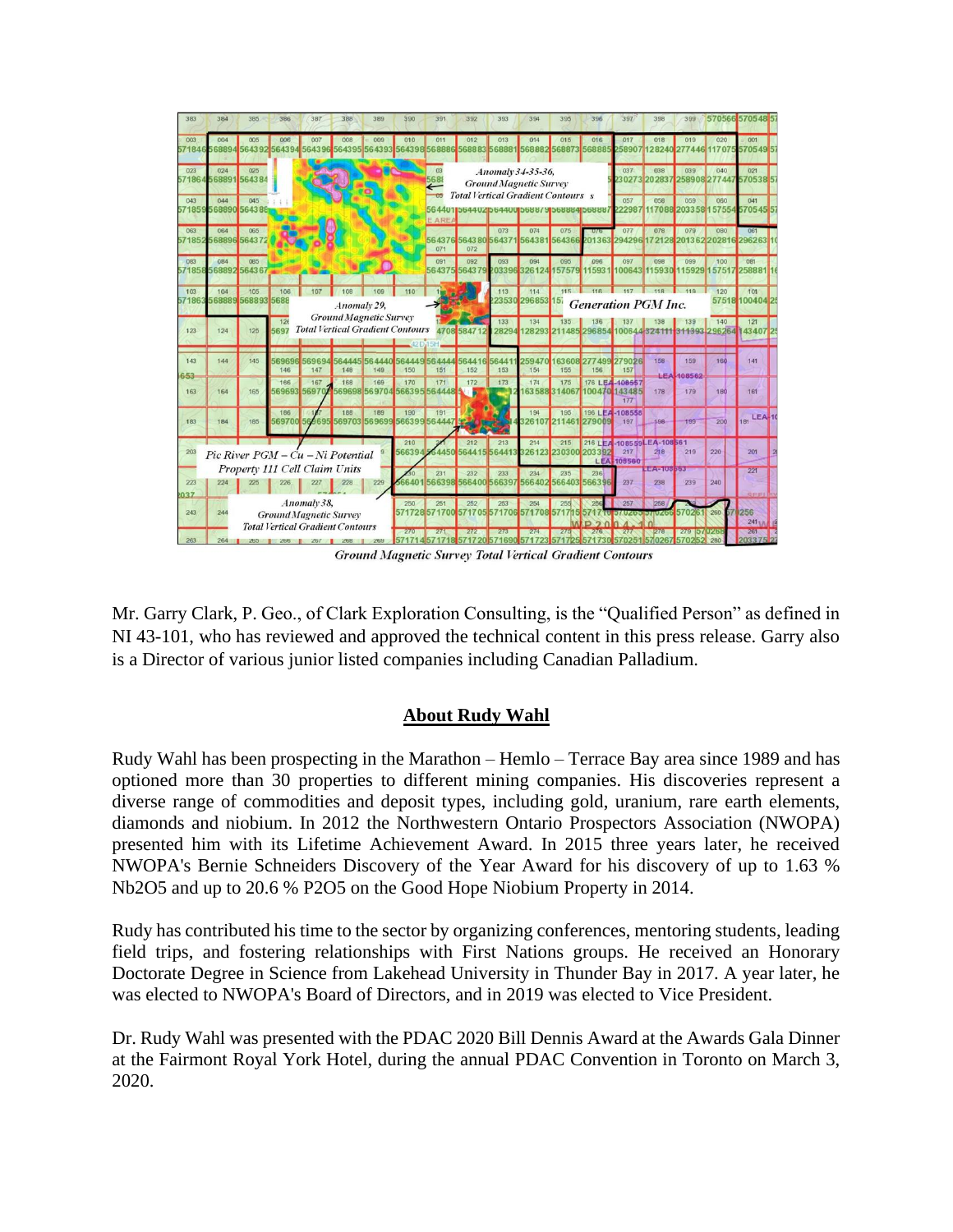#### **About Plato Gold Corp**.

Plato Gold Corp. is a Canadian exploration company listed on the TSX Venture Exchange with projects in Marathon Ontario, Timmins Ontario and Santa Cruz, Argentina.

The Good Hope Niobium Project consists of a total of 254 claims, consisting of 227 Single Cell Mining Claims and 27 Boundary Cell Mining Claims, and covers an area of approximately 5,100 hectares in Killala Lake Area and Cairngorm Lake Area Townships, near Marathon Ontario. Plato holds 100% interest in the Good Hope Niobium Property.

The Pic River Platinum Group Metals (PGM) Project consists of a total of 111 Single Cell Mining Claims and covers an area of approximately 2,247 hectares in Foxtrap Lake and Grain Township, Thunder Bay Mining District, in Ontario, including 19 claims on the eastern boundary next to Generation PGM.

The Timmins Ontario project includes 4 properties: Guibord, Harker, Holloway and Marriott in the Harker/Holloway gold camp located east of Timmins, Ontario. Plato holds 50% interest in the Guibord property with the remaining 50% held by Osisko Mining Inc. ("Osisko"). Osisko also holds 80% interest in the Harker property with Plato holding the remaining 20%.

In Argentina, Plato owns a 75% interest in Winnipeg Minerals S.A. ("WMSA"), an Argentina incorporated company. The Lolita Property, held by WMSA, is comprised of a number of contiguous mineral rights totaling 9,672 hectares. Work has advanced on this exploration property to the point that it is drill-ready or ready to be optioned to a partner.

For additional company information, please visit: [www.platogold.com.](http://www.platogold.com/)

# *NEITHER THE TSX VENTURE EXCHANGE NOR ITS REGULATION PROVIDER (AS THAT TERM IS DEFINED IN THE POLICIES OF THE TSX VENTURE EXCHANGE) ACCEPTS RESPONSIBILITY FOR THE ADEQUACY OF THIS RELEASE.*

### *NOT FOR DISSEMINATION IN THE UNITED STATES OR OVER UNITED STATES NEWSWIRE SERVICES*

For further information, please contact:

Anthony Cohen President and CEO **Plato Gold Corp.** T: 416-968-0608 F: 416-968-3339 info@platogold.com [www.platogold.com](http://www.platogold.com/)

#### *Forward Looking Statements*

*This news release contains "forward-looking statements", within the meaning of applicable securities laws. These statements include, but are not limited to, statements regarding the potential mineralization and resources, exploration results, and future plans and objectives. Generally, these forward-looking statements can be identified by the use of forward-looking terminology such as "plans", "expects" or "does not expect", "is expected", "budget", "scheduled", "estimates", "forecasts", "intends", "anticipates" or "does not anticipate", or "believes", or variations of such words and phrases or state that certain actions, events or results "may", "could", "would", "might" or "will be taken", "occur" or "be achieved". Forward-looking statements are based on the opinions and estimates of management as of the date such statements are made, and they*